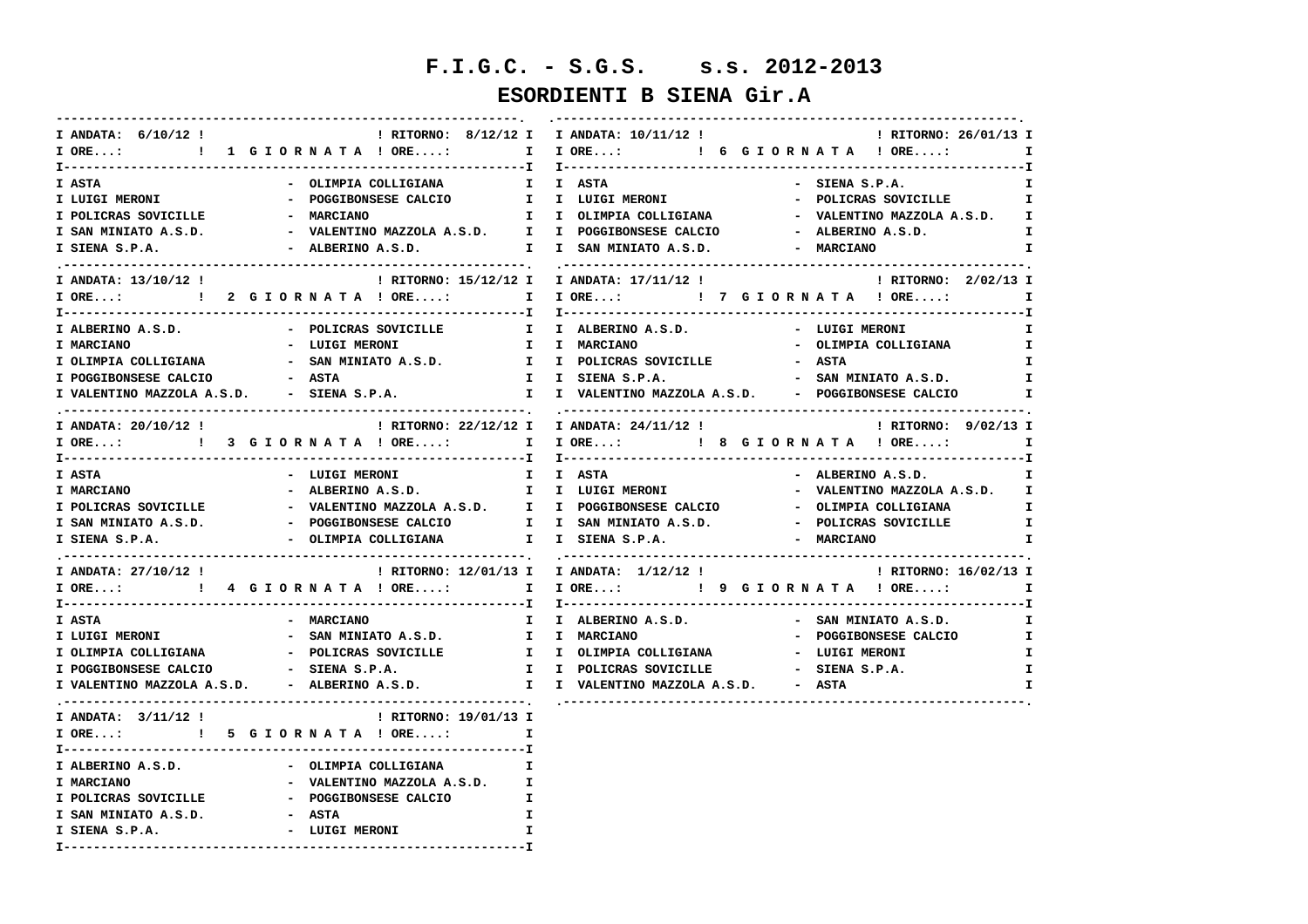# **F.I.G.C. - S.G.S. s.s. 2012-2013**

### **ESORDIENTI B SIENA Gir.B**

| I ANDATA: $6/10/12$ !                                                                 | ! RITORNO: 8/12/12 I I ANDATA: 10/11/12 !<br>! RITORNO: 26/01/13 I                                                                             |
|---------------------------------------------------------------------------------------|------------------------------------------------------------------------------------------------------------------------------------------------|
| I ORE: : 1 G I O R N A T A ! ORE: I I ORE: : : 6 G I O R N A T A ! ORE:               | $\mathbf{I}$                                                                                                                                   |
|                                                                                       |                                                                                                                                                |
| - UNIONE POL.POLIZIANA ASD I I MONTALCINO<br>I SINALUNGHESE A.S.D.                    | - GREEN TEAM COLLI ETRUSCHI I                                                                                                                  |
| - MONTALCINO<br>I TORRITA A.S.D.                                                      | - PIANESE A.S.D.<br>I I SINALUNGHESE A.S.D.<br>$\mathbf{I}$                                                                                    |
| I VALDARBIA CALCIO                                                                    | - GREEN TEAM COLLI ETRUSCHI II I TORRITA A.S.D.                 - VALDORCIA<br>T.                                                              |
| I VALDORCIA                                                                           | sq.B I                                                                                                                                         |
| I Riposa - PIANESE A.S.D.                                                             | $\mathbf{I}$                                                                                                                                   |
|                                                                                       |                                                                                                                                                |
| I ANDATA: 13/10/12 !                                                                  | ! RITORNO: 15/12/12 I I ANDATA: 17/11/12 !<br>! RITORNO: 2/02/13 I                                                                             |
|                                                                                       | IORE:    !!    2GIORNATA!ORE:    IIORE:    !!    7GIORNATA!ORE:    I                                                                           |
|                                                                                       |                                                                                                                                                |
| $sq.B$ - PIANESE $A.S.D.$<br>I ASTA                                                   | I I ASTA<br>sq.B - SINALUNGHESE A.S.D.<br>$\mathbf{I}$                                                                                         |
| I GREEN TEAM COLLI ETRUSCHI - VALDORCIA                                               | I I GREEN TEAM COLLI ETRUSCHI - UNIONE POL.POLIZIANA ASD I                                                                                     |
| I MONTALCINO<br>- VALDARBIA CALCIO                                                    | I I PIANESE A.S.D. - TORRITA A.S.D.<br>$\mathbf{I}$                                                                                            |
| I UNIONE POL.POLIZIANA ASD - TORRITA A.S.D.                                           | I I VALDORCIA<br>- VALDARBIA CALCIO<br>$\mathbf{I}$                                                                                            |
| $\verb Riposa{}  - \verb SINALUNGHESE A.S.D.  I I Riposa{} - \verb MONTALCINO $<br>I. | $\mathbf{I}$                                                                                                                                   |
|                                                                                       |                                                                                                                                                |
| I ANDATA: 20/10/12 !                                                                  | $: RITORMO: 22/12/12 I   I ANDATA: 24/11/12 I$<br>! RITORNO: 9/02/13 I                                                                         |
|                                                                                       | I ORE:  1 I ORE: I CRE I CRE: I CRE: I CRE I CRE I                                                                                             |
|                                                                                       |                                                                                                                                                |
| I PIANESE A.S.D.                                                                      | - GREEN TEAM COLLI ETRUSCHI II SINALUNGHESE A.S.D.       - GREEN TEAM COLLI ETRUSCHI I                                                         |
| - SINALUNGHESE A.S.D. I I TORRITA A.S.D.<br>I TORRITA A.S.D.                          | - ASTA<br>$sg.B$ I                                                                                                                             |
| I VALDARBIA CALCIO                                                                    | - UNIONE POL.POLIZIANA ASD   I I UNIONE POL.POLIZIANA ASD   - MONTALCINO<br>$\mathbf{I}$                                                       |
| I VALDORCIA                                                                           | - MONTALCINO             I   UALDARBIA CALCIO                   PIANESE A.S.D.<br>$\mathbf{I}$                                                 |
| $\mathbf{I}$ and $\mathbf{I}$<br>$Riposa$ - ASTA                                      | sq.B I I Riposa - VALDORCIA<br>$\mathbf{I}$                                                                                                    |
|                                                                                       |                                                                                                                                                |
| I ANDATA: 27/10/12 !                                                                  | ! RITORNO: 12/01/13 I I ANDATA: 1/12/12 !<br>! RITORNO: 16/02/13 I                                                                             |
|                                                                                       | I ORE:  I P ORE: I P ORE: I P ORE: I P G I OR N A T A ! ORE:<br>$\mathbf{I}$                                                                   |
|                                                                                       |                                                                                                                                                |
| I GREEN TEAM COLLI ETRUSCHI - ASTA                                                    | $sq.B$ I I ASTA $sq.B$ - VALDARBIA CALCIO<br>$\mathbf{I}$                                                                                      |
| - PIANESE A.S.D.<br>I MONTALCINO                                                      | I I GREEN TEAM COLLI ETRUSCHI - TORRITA A.S.D.<br>I.                                                                                           |
|                                                                                       | I SINALUNGHESE A.S.D.               VALDARBIA CALCIO           I   I  MONTALCINO                           SINALUNGHESE A.S.D.<br>$\mathbf{I}$ |
| I UNIONE POL.POLIZIANA ASD - VALDORCIA                                                | - VALDORCIA<br>I I PIANESE A.S.D.<br>I                                                                                                         |
| Riposa - TORRITA A.S.D.<br>I.                                                         | I I Riposa - UNIONE POL.POLIZIANA ASD I                                                                                                        |
|                                                                                       |                                                                                                                                                |
| I ANDATA: 3/11/12 !<br>! RITORNO: 19/01/13 I                                          |                                                                                                                                                |
| I ORE: : : : 5 G I O R N A T A ! ORE: I                                               |                                                                                                                                                |
|                                                                                       |                                                                                                                                                |
| sq.B - MONTALCINO<br><b>I ASTA</b>                                                    | Ι.                                                                                                                                             |
| - UNIONE POL.POLIZIANA ASD I<br>I PIANESE A.S.D.                                      |                                                                                                                                                |
| I VALDARBIA CALCIO - TORRITA A.S.D.                                                   | $\mathbf{I}$                                                                                                                                   |
| - SINALUNGHESE A.S.D.<br>I VALDORCIA                                                  | $\mathbf{I}$                                                                                                                                   |
| Riposa - GREEN TEAM COLLI ETRUSCHI<br>$\mathbf{I}$ and $\mathbf{I}$                   | $\mathbf{T}$                                                                                                                                   |
|                                                                                       |                                                                                                                                                |